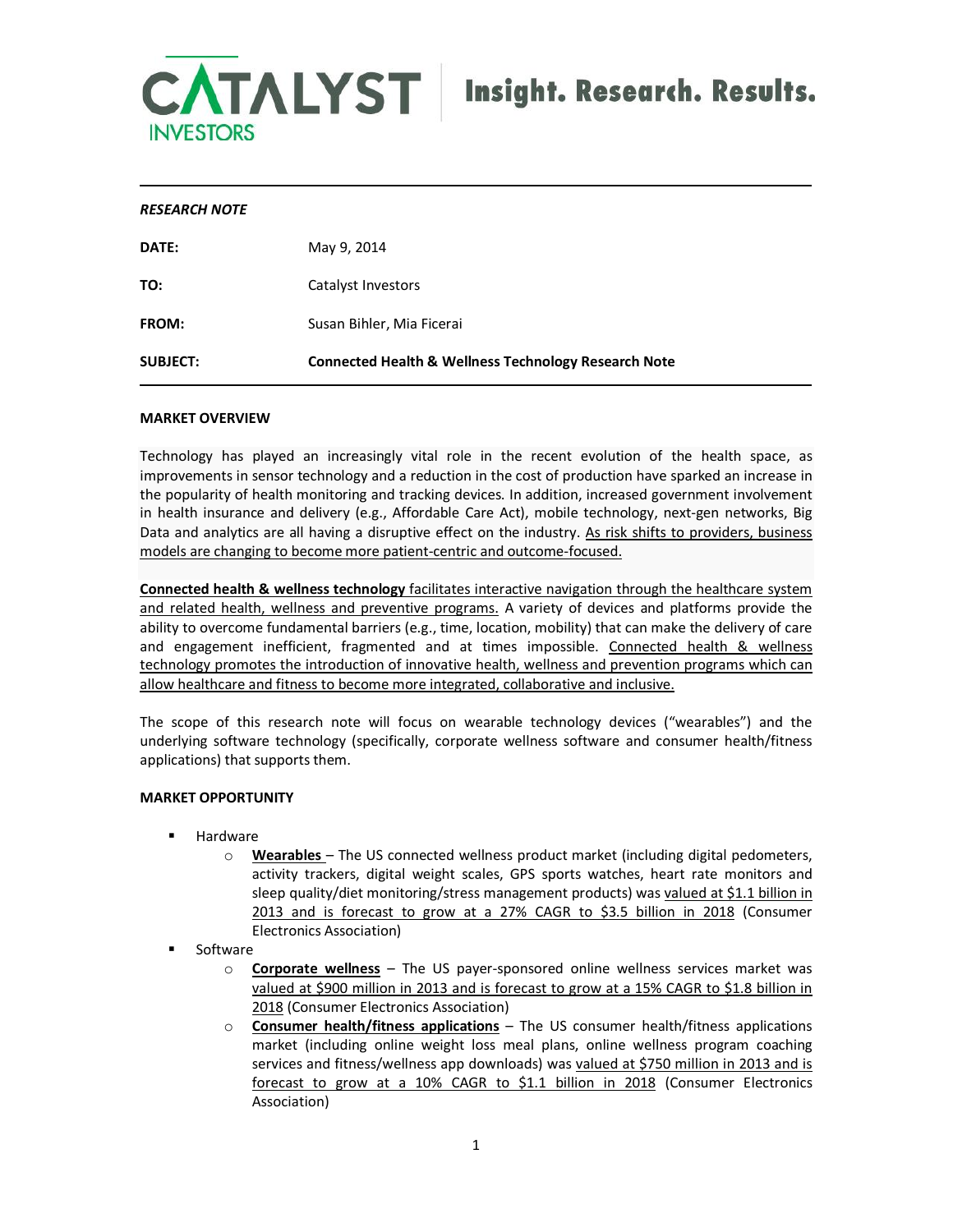

# **MARKET TRENDS**

We organized the market trends into three main sectors (wearables, corporate wellness software, consumer health/fitness applications) to align with the connected health & wellness technology market map.

**Wearables** – *Wearable health and fitness technology devices enable and encourage individuals to be more active and lead a healthier lifestyle by delivering activity tracking and monitoring solutions.*

- ß Growth in wearables is driven by forces in healthcare and consumer markets:
	- o Employers, healthcare insurers and healthcare providers want to improve employees' health in an effort to reduce healthcare costs (approaching 20% of US GDP)
	- $\circ$  Patients/consumers seek to take action to improve their health and quality of life
		- ß Consumer-centric care is increasingly possible due to new design breakthroughs (i.e., emphasis on creating designs that are fashionable and functional, which fully integrate into wearers' day-to-day lives), technology advances (e.g., the evolution from the basic band (a device with a specific purpose that serves as an accessory to a smart device and cannot run thirdparty computing applications) to the smart band (a multi-purpose device that serves as an accessory to a smart device and is capable of running third-party computing applications)) and mass adoption of mobile consumer devices
	- $\circ$  Successful product launches, along with continued investment and M&A activity, will continue to expand the overall market and increase adoption rates among consumers and employers
		- ß Venture capital firms have recently invested over \$570 million (CB Insights)
		- Key recent M&A transactions include Jawbone's \$100+ million acquisition of BodyMedia and Under Armour's \$150 million acquisition of MapMyFitness
	- o The ability to connect wearables (as well as other "things") to companies via smartphones or tablets provides the opportunity to expand the market as businesses exploit new ways to connect with customers
- ß A survey by the Consumer Electronics Association yielded the following results regarding consumer preferences and user demographics:
	- $\circ$  75% of consumers own a fitness technology product (note: the broadly defined term "fitness technology product" includes pedometers, health monitors, wearables, fitness applications, etc.), up from 61% in 2012
	- $\circ$  16% of consumers own a smart watch or dedicated wearable fitness device



# **Wearable Device Owner Demographics**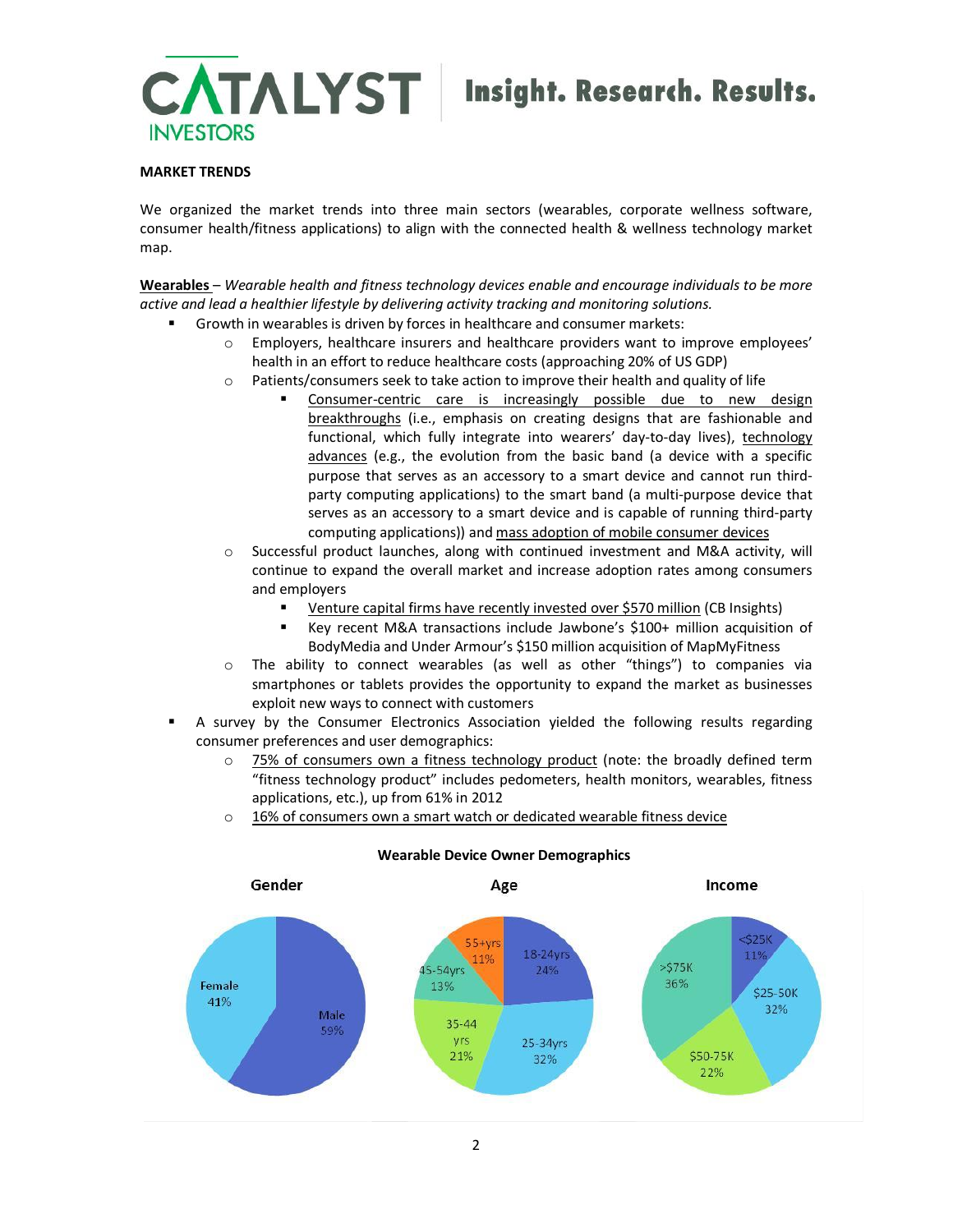

- ß Almost half of wearable fitness device owners use them daily, while another third use them a few times per week
- ß Positive reinforcement and competition are the most compelling motivators for less frequent users



### **Most Compelling Motivators for Less Frequent Users of Wearable Technology Devices**

- $\circ$  60% of adults plan to purchase a fitness technology product for themselves in the next year
	- ß Dedicated wearable fitness devices show largest gain in purchase intent YoY (3% in 2012 vs. 13% in 2013)
	- ß The most important features for potential fitness device buyers include Price, Battery Life and Size/Fit (95%+ respondents ranked as "Very Important" or "Important"), while Brand was a less critical feature (only 65% of respondents ranked as "Very Important" or "Important") (Consumer Electronics Association survey)
- **EXECOM** Wearables are expected to become a "key consumer technology" in 2014, with the smart band segment forecast to reach 8 million shipments
	- o Although basic bands (e.g., Fitbit, the category leader with 58% market share) have shipped in greater numbers to date than smart bands, the latter category is growing faster (Canalys)
	- $\circ$  Smart bands (e.g., Samsung, the category leader with 54% market share) are likely to consume the functionality of the basic bands and category convergence is expected

**Corporate Wellness Software** – *Corporate wellness software provides platforms to help corporations improve the health of their employees via online exercise portals, mobile apps, hardware, group challenges, reporting and analytics.*

- ß Companies have embraced corporate wellness programs as an important method of keeping employees healthy and reducing healthcare costs
	- o Poor health and chronic disease reduce economic productivity by contributing to increased absenteeism, poor performance and other losses
	- From 2003 to 2010, the cost employers paid for family coverage rose 50% to an average \$13,871 per year (Commonwealth Fund)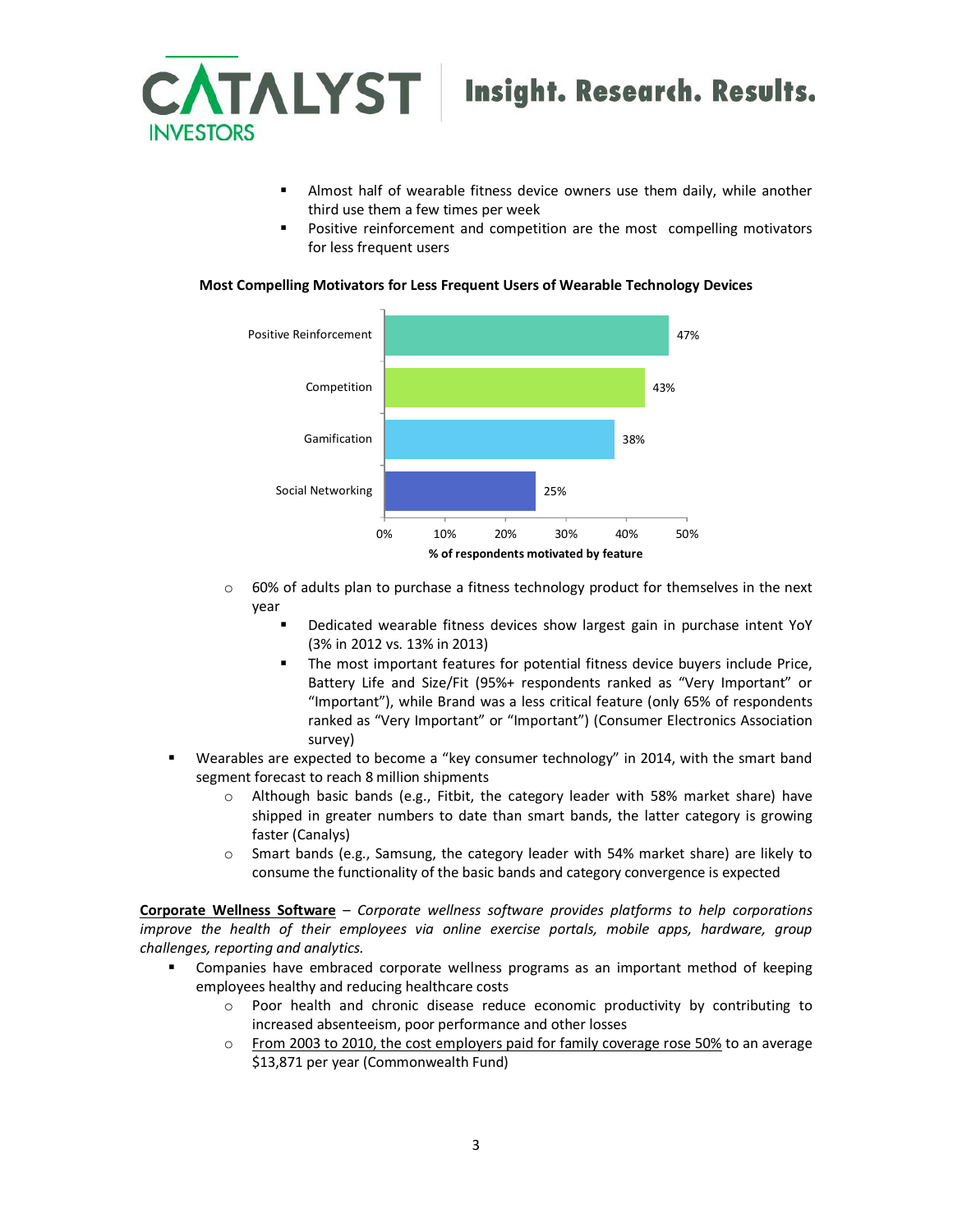

- o In a recent survey by benefits consultant Towers Watson and the National Business Group on Health, 67% of employers identified "employees' poor health habits" as one of their top three challenges to maintaining affordable health coverage
- ß Recent legislature has further incentivized employers to implement corporate wellness programs
	- o A provision in HIPAA permits employers to reduce the cost of health insurance premiums by up to 20% for employees practicing healthy behaviors (e.g., refraining from smoking, maintaining a healthy weight, keeping blood pressure and cholesterol levels low), and companies benefit from increasing the number of employees who qualify for the discount
	- o The Affordable Care Act is shifting the healthcare business model away from "fee for service" to "pay for performance," increasing the pressure on healthcare insurers and providers to address the underlying causes of chronic disease (e.g., poor nutrition, sedentary lifestyles)
- **Many employers regard corporate wellness programs as an effective tool to contain healthcare** costs and, thus, a viable business strategy
	- o Almost half (44%) of all employers that offered wellness programs believed that they were effective in reducing the firm's healthcare costs (2010 survey by the Kaiser Family Foundation and the Health Research and Educational Trust)
	- o Employers are moving to Consumer Directed Healthcare Plans with comprehensive wellness programs to shift more healthcare responsibility and costs to employees
		- ß New policies and wellness programs are designed to help employees engage more actively to improve their health and manage health-associated costs
		- Personal data tracking is revolutionizing the employer wellness approach by making it easier for employers to implement, monitor and analyze corporate wellness programs and simplifying the experience for employees
		- ß 53% of US companies have at least one employee dedicated to managing wellness programs (2013, Optum Research)

### **US Employers Offering Wellness Programs, by Company Size (2012, Optum Research)**



- In addition to employers, health insurance issuers are increasingly incorporating wellness programs into their coverage products
	- o Among employers with fewer than 200 employees that offered wellness programs, 59% did so because the programs were part of the insurance coverage provided by their health plan (2010 survey by the Kaiser Family Foundation and the Health Research and Educational Trust)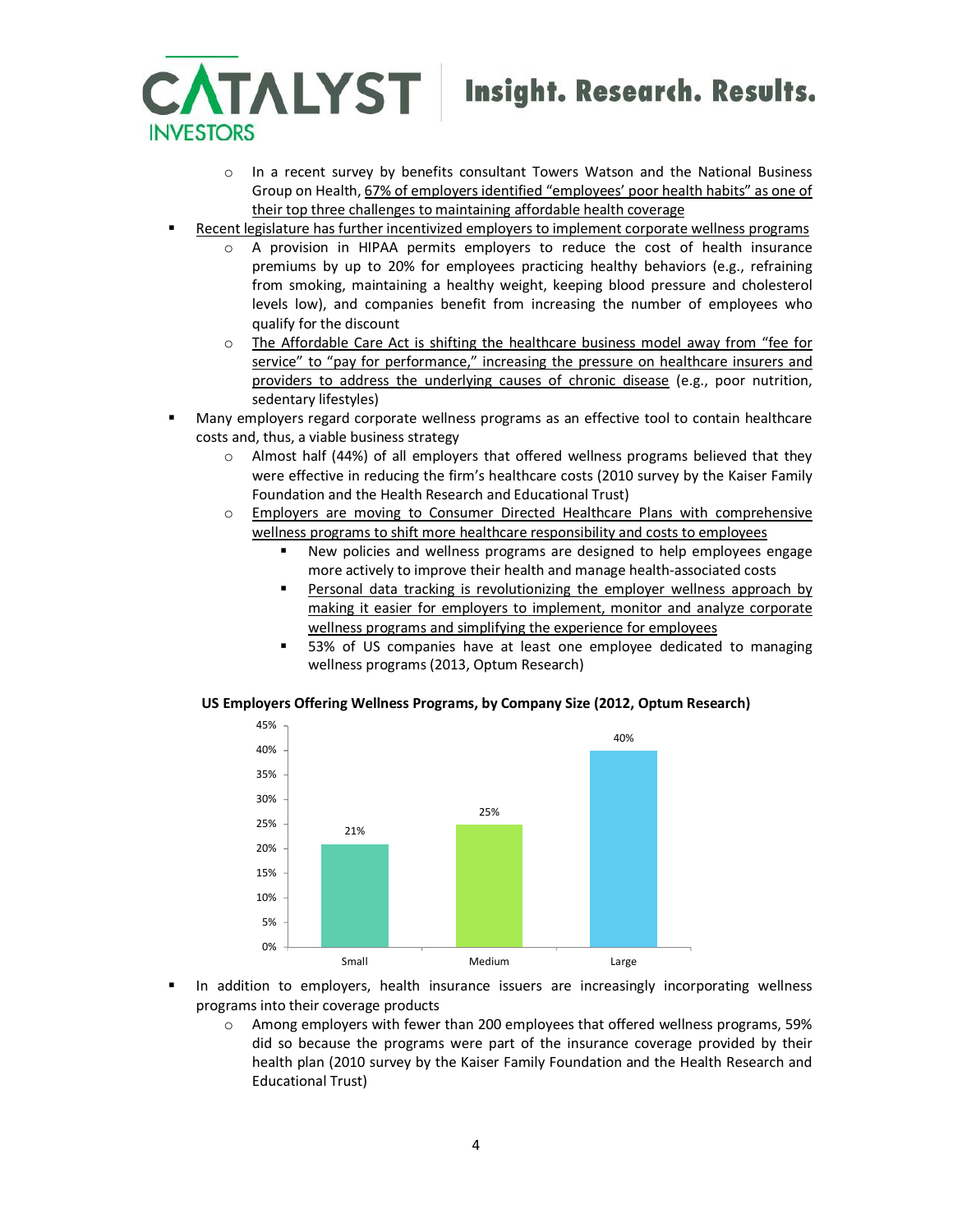

Insight. Research. Results.

- ß Corporate wellness is increasingly being targeted by a mix of specialist- and consumer-focused device vendors, and competition will also extend to software applications on mobile devices
	- o Over the next five years, more than 13 million wearable devices with embedded wireless connectivity will be integrated into wellness plans offered by businesses
	- o Vendors including FitBit, BodyMedia and FitLinxx are developing products and strategies with an eye to the corporate wellness market, and adoption will depend on forming partnerships with existing players
		- FitLinxx embeds their technology in corporate wellness programs to keep people engaged and motivated (their partners yield 70% average engagement rates vs. 40% participation without technology)
	- $\circ$  While some device vendors are hoping that strong consumer awareness will drive corporate wellness adoption for their products, the most influential parts of the healthcare value chain are healthcare insurance companies, healthcare providers, VARs and the corporations providing wellness programs

**Consumer Health/Fitness Applications –** *Consumer health/fitness applications offer health- and fitnessrelated services for smartphones and tablet PCs. We will focus on applications designed to help consumers make healthier choices in their everyday life by offering advice about fitness or nutrition.*

- ß 54% of consumers are actively putting effort into learning more about their personal health risks and preventing health problems (Deloitte Center for Health Solutions)
- **Ketama After dedicated wearable fitness devices, fitness apps demonstrated the second-largest gain in** purchase intent YoY (6% in 2012 vs. 13% in 2013)
- **Fitness app users rely on free options and stick to a couple of primary apps** 
	- $\circ$  Average amount spent on fitness apps in past year: \$8.57; 71% of respondents used free apps
	- o Average number of apps used: 1.82 apps; 48% of respondents used one app



### **Most Used Fitness Apps**

- o General fitness apps (e.g., My Fitness Pal, Nike Training Club) have the broadest user base among respondents
- o Over one quarter of women and one fifth of men have downloaded such apps
- $\circ$  Apps are most used in the US and Canada, where one-third have downloaded such apps, vs. less than one quarter of respondents elsewhere